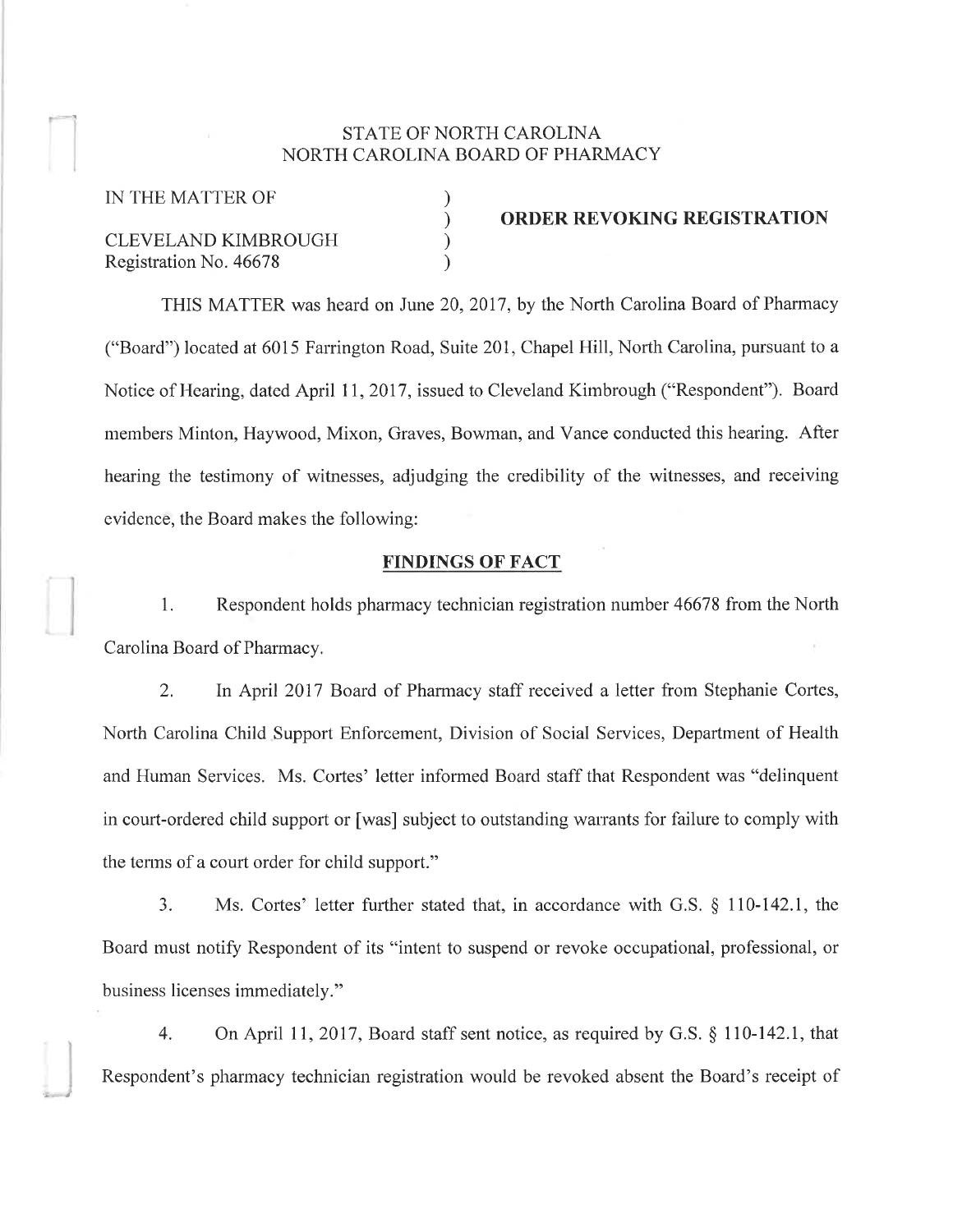proof from DHHS that Respondent was in compliance with his child support orders. The notice set an initial date of May 16,2017 for the Board's action.

5. The Board's Executive Director subsequently spoke with Respondent, who stated that he was aware of the issue and was working to resolve it. In reliance on that representation, the Board's Executive Director did not go forward with a revocation action on May 16,2017.

6. On June 5,2017, having received no information from Respondent or DHHS concerning the Respondent's compliance status, the Board's Executive Director contacted Respondent. Respondent stated that he had resolved the matter and that he would fax confirming documentation that day. Respondent did not fax – or otherwise transmit – that documentation.

7. On June 6, 2017, the Board's Executive Director spoke with Ms. Cortes, who advised that Respondent was subject to two child support orders and remained non-compliant with one.

8. On June 7,2017, the Board's Executive Director contacted Respondent by telephone and left a message relaying Ms. Corles' information and explaining that, absent documentation from DHHS that Respondent was compliant with his child support order, the Board would have to revoke Respondent's technician registration at its June 20,2017 meeting. The Board's Executive Director asked that Respondent call back to discuss any questions. Respondent never returned the message.

9. Respondent did not appear for the Board's hearing.

10. The Roard received no communication from DHHS that Respondent had come into compliance with a child support order.

2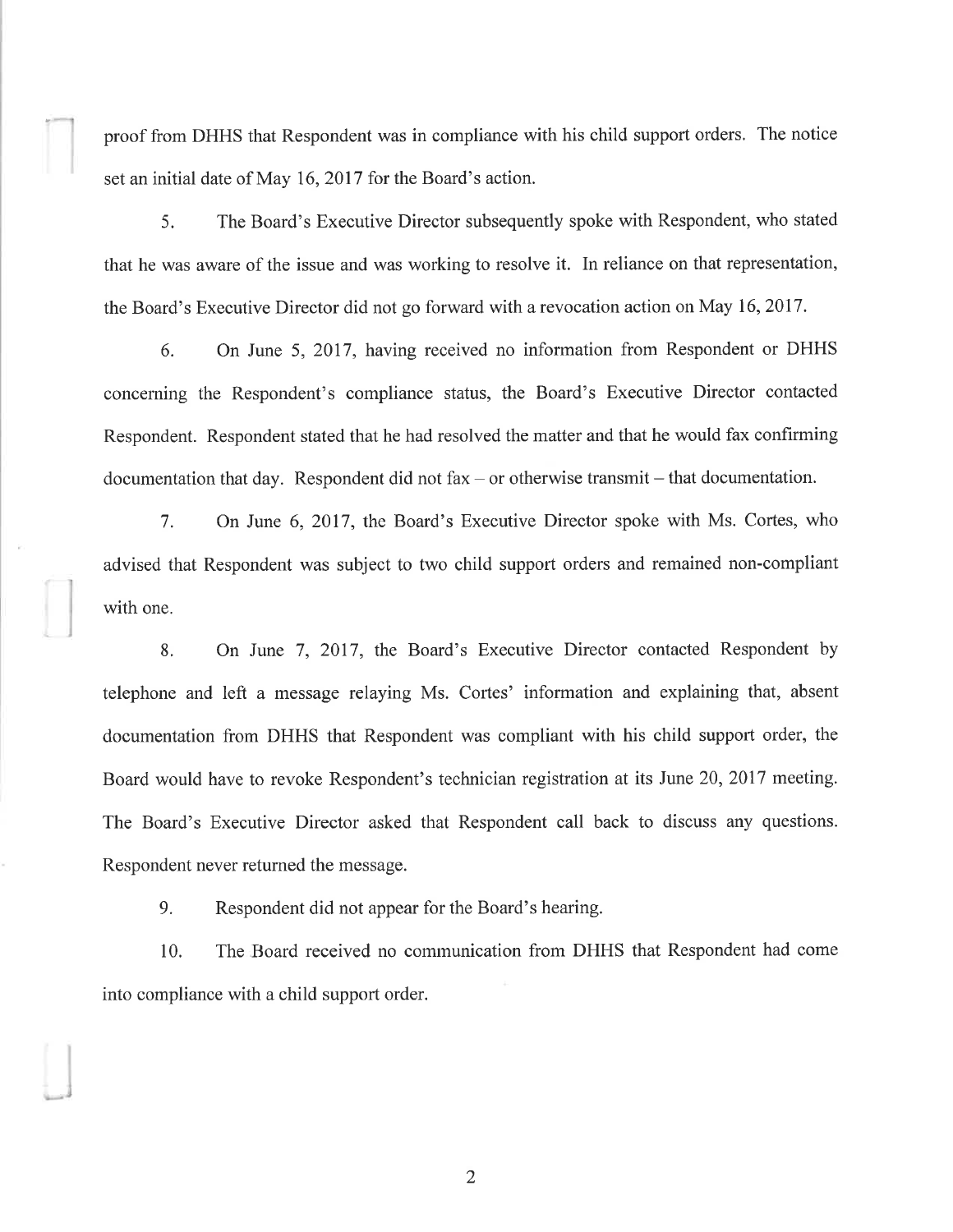# CONCLUSIONS OF LAW

Under the undisputed facts as found, G.S.  $\S$  110-142.1(e) requires that the Board revoke Respondent's pharmacy technician registration.

WHEREFORE, it is hereby ORDERED that the pharmacy technician registration of Cleveland Kimbrough, Number 46678, is hereby REVOKED.

This the  $20^{th}$  day of June, 2017.

"l

 $\overline{\phantom{a}}$ 

## NORTH CAROLINA BOARD OF PHARMACY

By: Jack W. Campbell, IV **Executive Director**